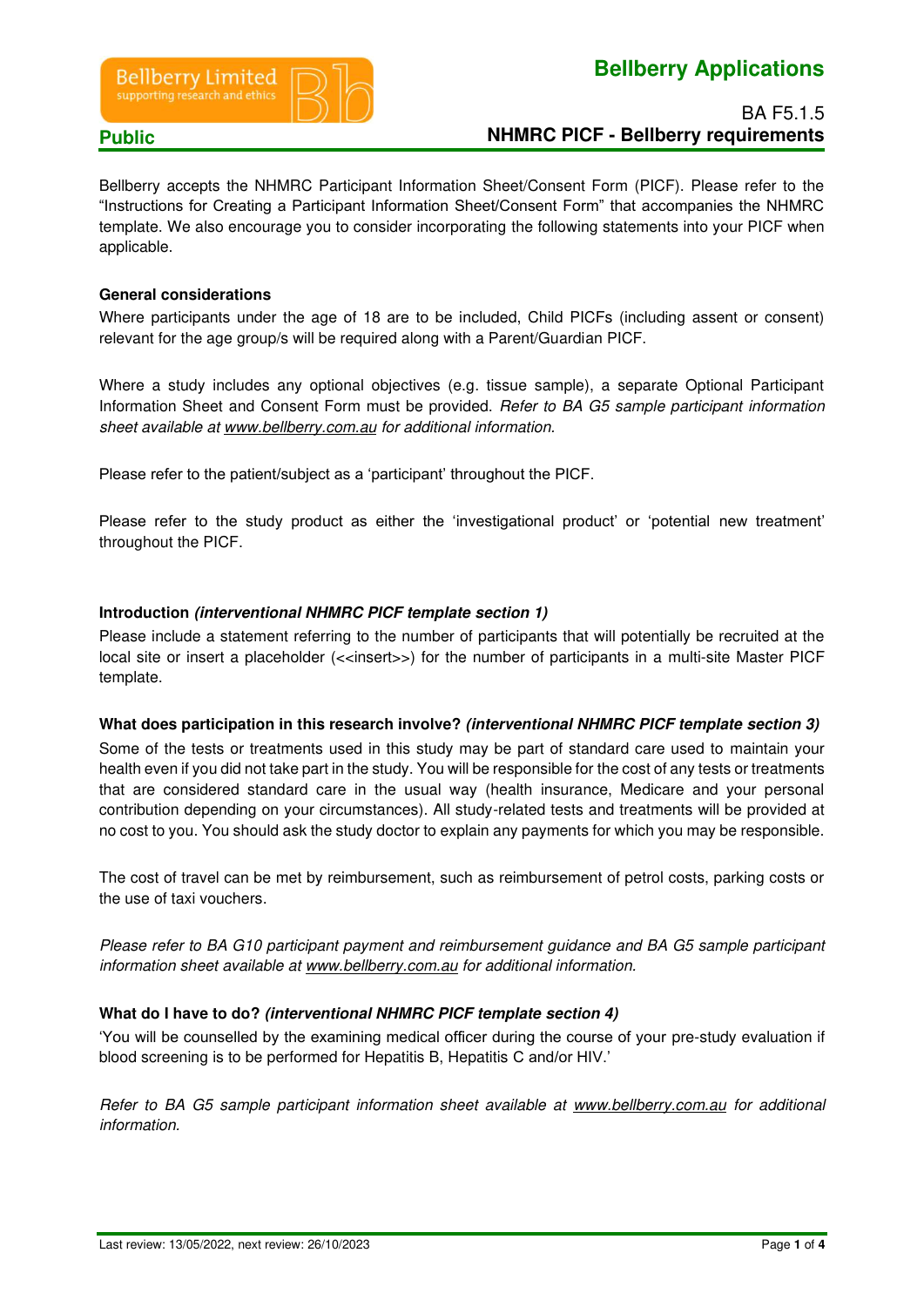



## BA F5.1.5 **Public NHMRC PICF - Bellberry requirements**

### **What are the possible risks and disadvantages of taking part? (interventional NHMRC PICF template section 9)**

Please consider including the following statements when applicable to the protocol:

In the event you become pregnant during the course of the study, you will be immediately withdrawn from any ongoing study treatment. You will be invited to give consent to allow access to information regarding any pregnancy and its outcome for the purpose of determining any effects from the study.

*Please refer to BA G14 pregnancy and sexual health guidance, BA F14.1.1 standard clauses – pregnancy and sexual health, and BA G5 sample participant information sheet available at [www.bellberry.com.au](http://www.bellberry.com.au/) for additional information.* 

### **Emergency contact**

In the paragraph referring to reporting serious side effects there needs to be included instructions about seeking medical assistance in an emergency i.e. by ringing 000.

### **What will happen to information about me? (interventional NHMRC PICF template section 16)**

Please consider including the following statement:

#### **Confidentiality**

'Your records relating to this study and any other information received will be kept strictly confidential. However, staff participating in your care, the sponsor and other agencies authorised by law, may inspect the records related to the study. In the event you are admitted to hospital as a result of an adverse event resulting from this study, your treating doctor may require access to your study records.

Your identity will not be revealed, and your confidentiality will be protected in any reviews and reports of this study which may be published. However, results may be suppressed for commercial reasons as the sponsor of the project retains the rights to the data.

Your treating Doctor/s will be notified of your participation in this study and of any clinically relevant information noted by the trial doctor in the conduct of the trial.'

#### **Data sent overseas**

'Participants should note that, some data from your participation in this study will be sent overseas or shared with persons outside Australia; the regulatory regimes governing data access and use in other countries may not be the same as those that are in place in Australia. If you have any questions about this direct them to the Principal Investigator.'

*Please refer to BA G11 researcher data storage and retention guidance and BA F11.1.1 standard clauses – confidentiality and privacy available at [www.bellberry.com.au](http://www.bellberry.com.au/) for further information.*

#### **Compensation for injury**

Please refer to BA F5.1.6 Compensation for injury standard clauses available at www.bellberry.com.au.

#### **GP notification (interventional NHMRC PICF template section 3 and consent form)**

Please include a statement in the PICF and/or the Consent Form "I consent to my treating Doctor/s being notified of my participation in this study and of any clinically relevant information".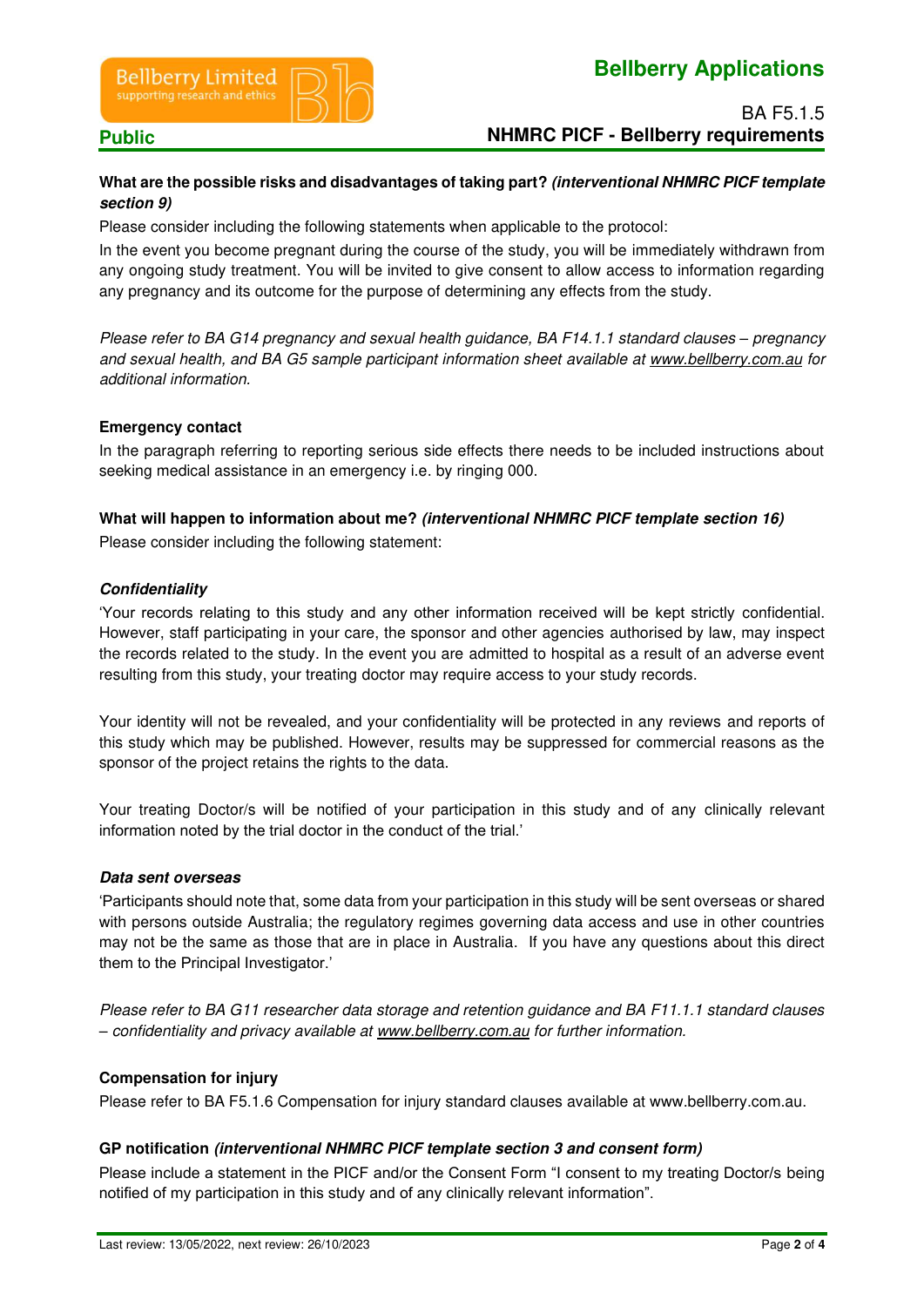

# **Bellberry Applications**

BA F5.1.5 **Public NHMRC PICF - Bellberry requirements** 

### **Who has reviewed this research project? (interventional NHMRC PICF template section 19)**

Please include the following statement below the section:

The Bellberry Human Research Ethics Committee has reviewed and approved this study in accordance with the *National Statement on Ethical Conduct in Human Research (2007 – <i>incorporating all updates)*. This Statement has been developed to protect the interests of people who agree to participate in human research studies. Should you wish to discuss the study or view a copy of the Complaint procedure with someone not directly involved, particularly in relation to matters concerning policies, information or complaints about the conduct of the study or your rights as a participant, you may contact the Operations Manager, Bellberry Limited on 08 8361 3222.

All study participants must be provided with a signed and dated copy of the Participant Information Sheet and Consent Form for their personal records.

#### **Additional considerations**

#### **Photographs**

*If photography is non-identifying the Participant Information Sheet must state that 'photographs will be used for research purposes only.'*

*If photography is identifying include the following section in the consent form:* 

#### **Photographic release**

Please check the appropriate "Yes" or "No" box below in order to indicate what you will allow your photographs to be used for. Once publication has occurred the images will be in the public domain, and thus you will have a very narrow window for revocation of consent.

| Yes            | <b>No</b> |                                                 |
|----------------|-----------|-------------------------------------------------|
| $\mathbb{R}^2$ |           | <b>Education</b>                                |
|                |           | <b>Scientific publication</b>                   |
|                |           | Purposes of research associated with this study |

By signing this release, I do not forfeit any of my legal rights. At any time, I may revoke this authorisation for future use.

#### **Signature of participant date and a set of participant date of participant date of participant date of participant**

#### **Printed name of participant**

*Please refer to BA F5.1.1 photographic release consent for further information (available at [www.bellberry.com.au\)](http://www.bellberry.com.au/).*